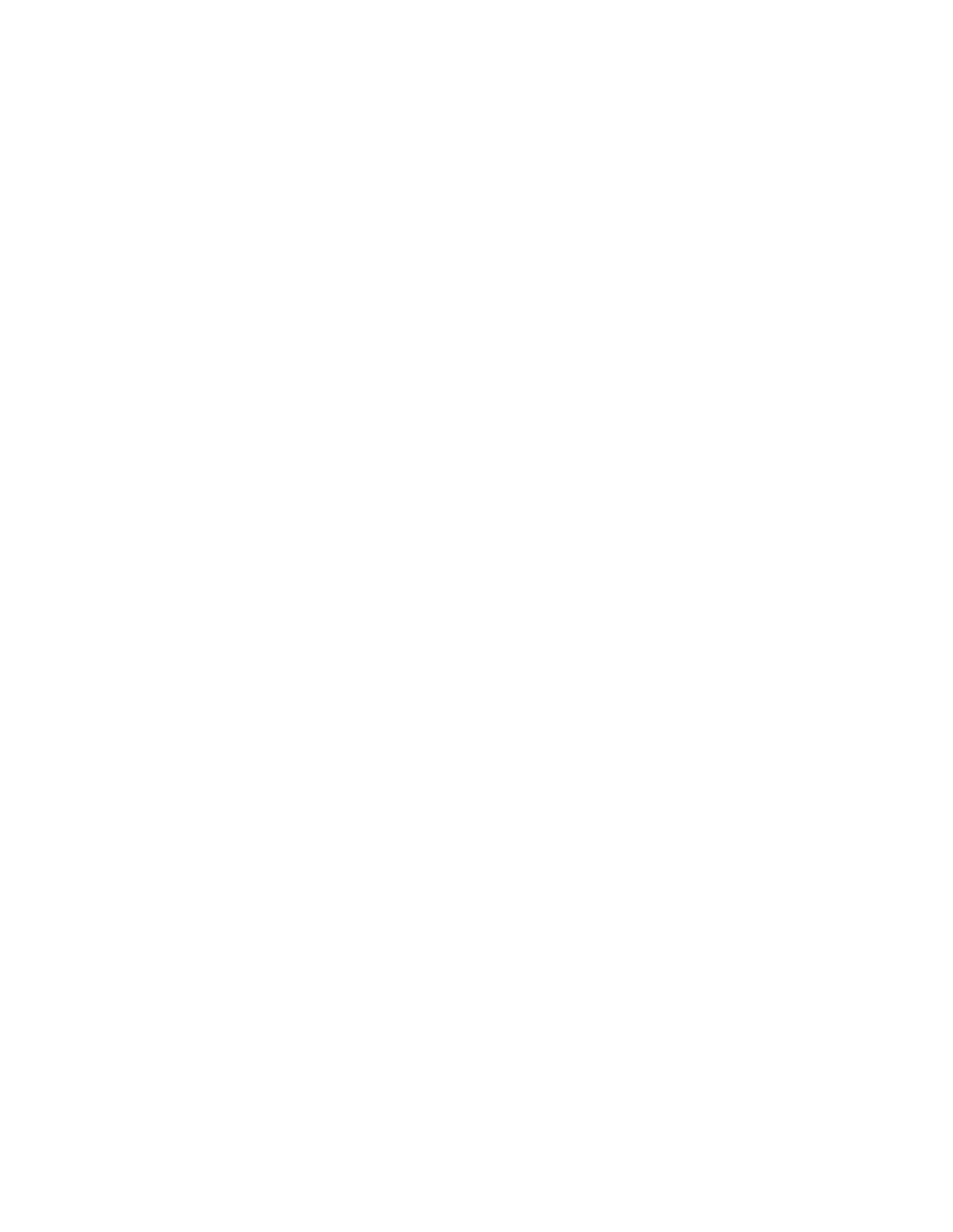

*Charm Lee, left, shakes hands with U.S. Rep. David Trone (D‐Md.) as USDA Undersecretary for Rural Development Xochitl Torres Small looks on outside of a townhome in Spring Ridge on Tuesday. Lee owns the home with her husband, Seung‐Bog Lee, and it was purchased through the Interfaith Housing Alliance's homeownership program.*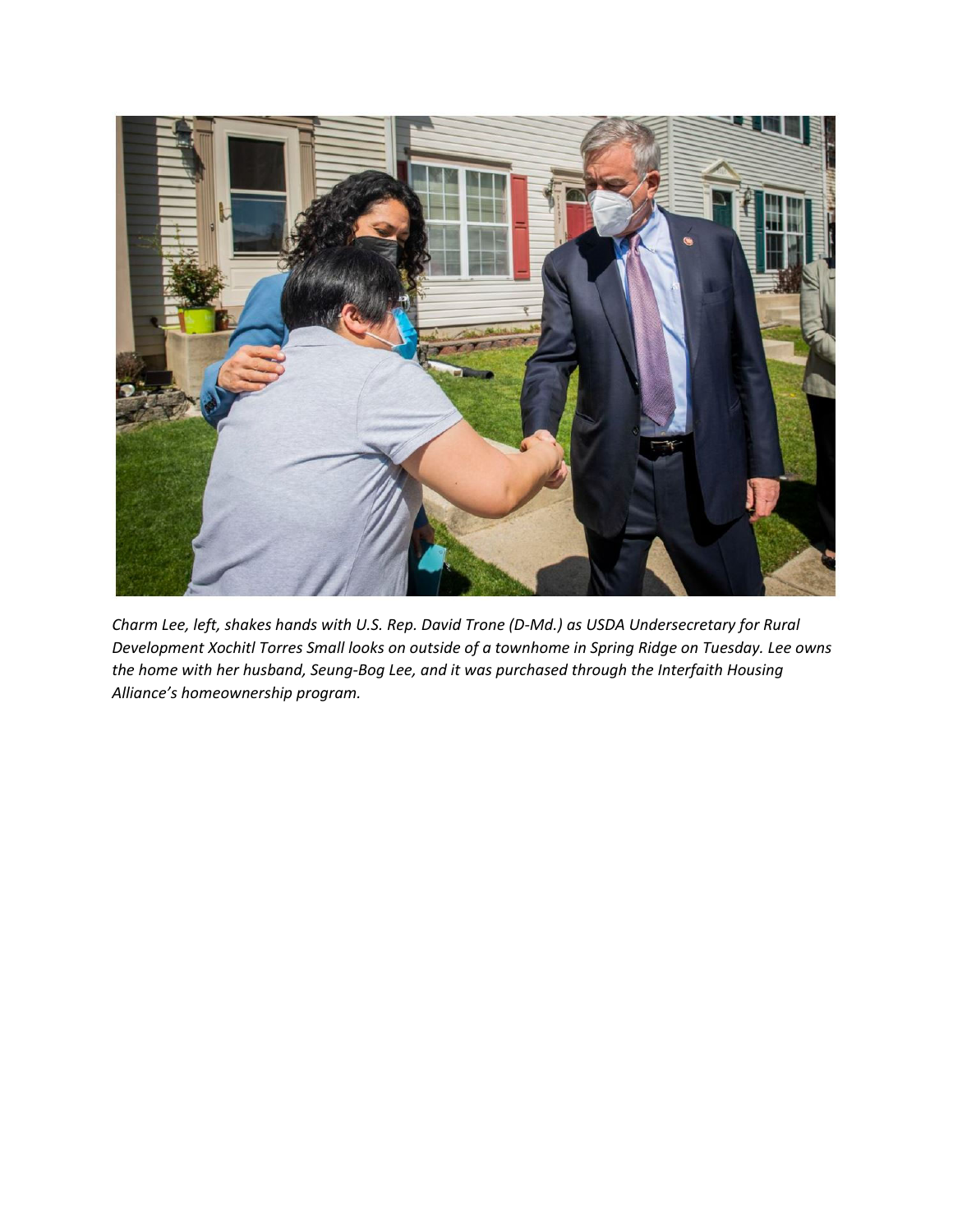

U.S. Rep. David Trone, D-Dist 6, left, shakes hands with Charm Lee inside of a townhome in Spring Ridge on Tuesday. Lee owns the home with her husband, Seung-Bog Lee, and it was purchased through the *Interfaith Housing Alliance's homeownership program.*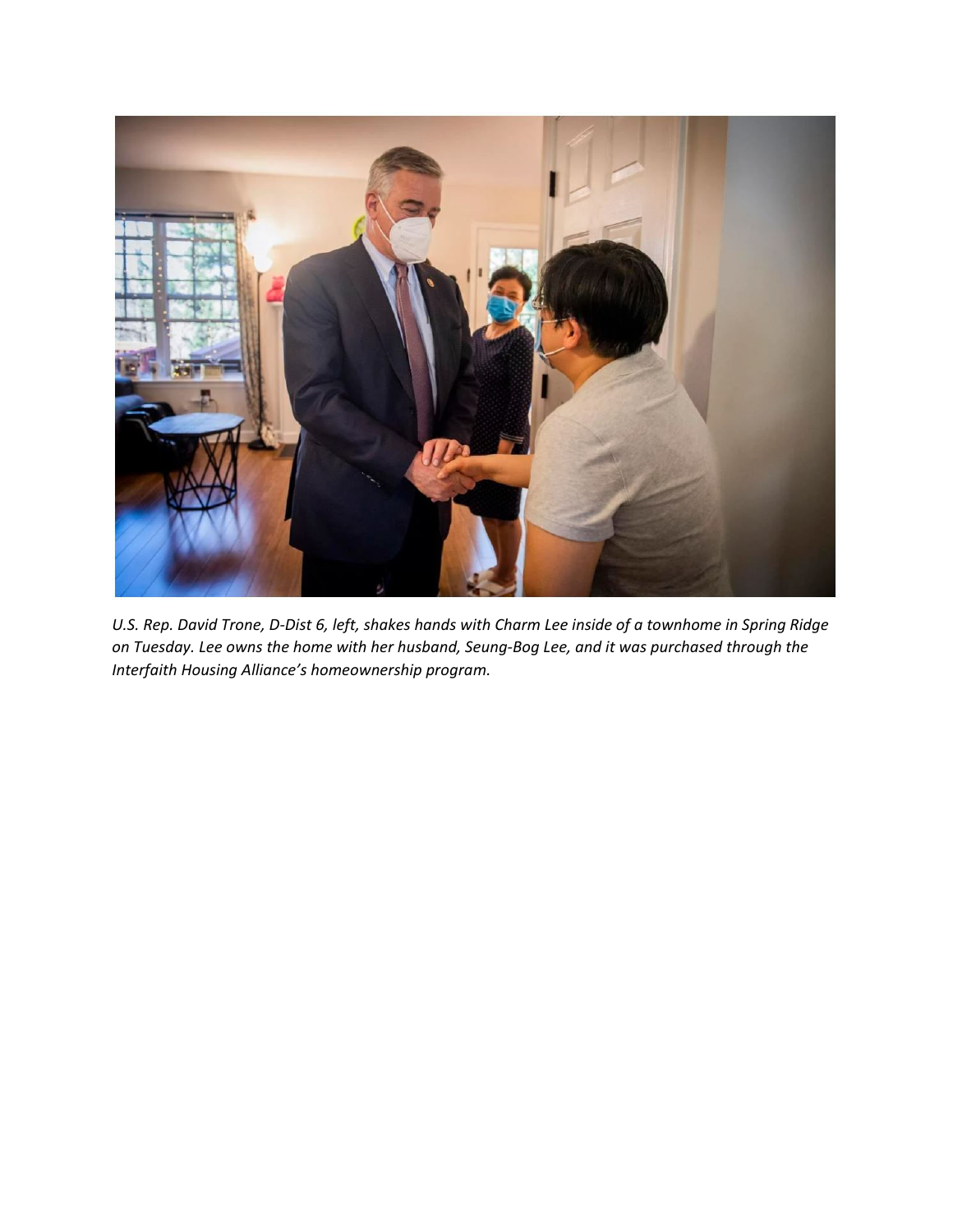

Parents Paul and Jenny Hong watch as their daughter, Charm Lee, speaks inside of a townhome in Spring Ridge on Tuesday. Lee owns the home with her husband, Seung-Bog Lee, and it was purchased through *the Interfaith Housing Alliance's homeownership program. Both Jenny and Paul live in the residence with the Lee's.*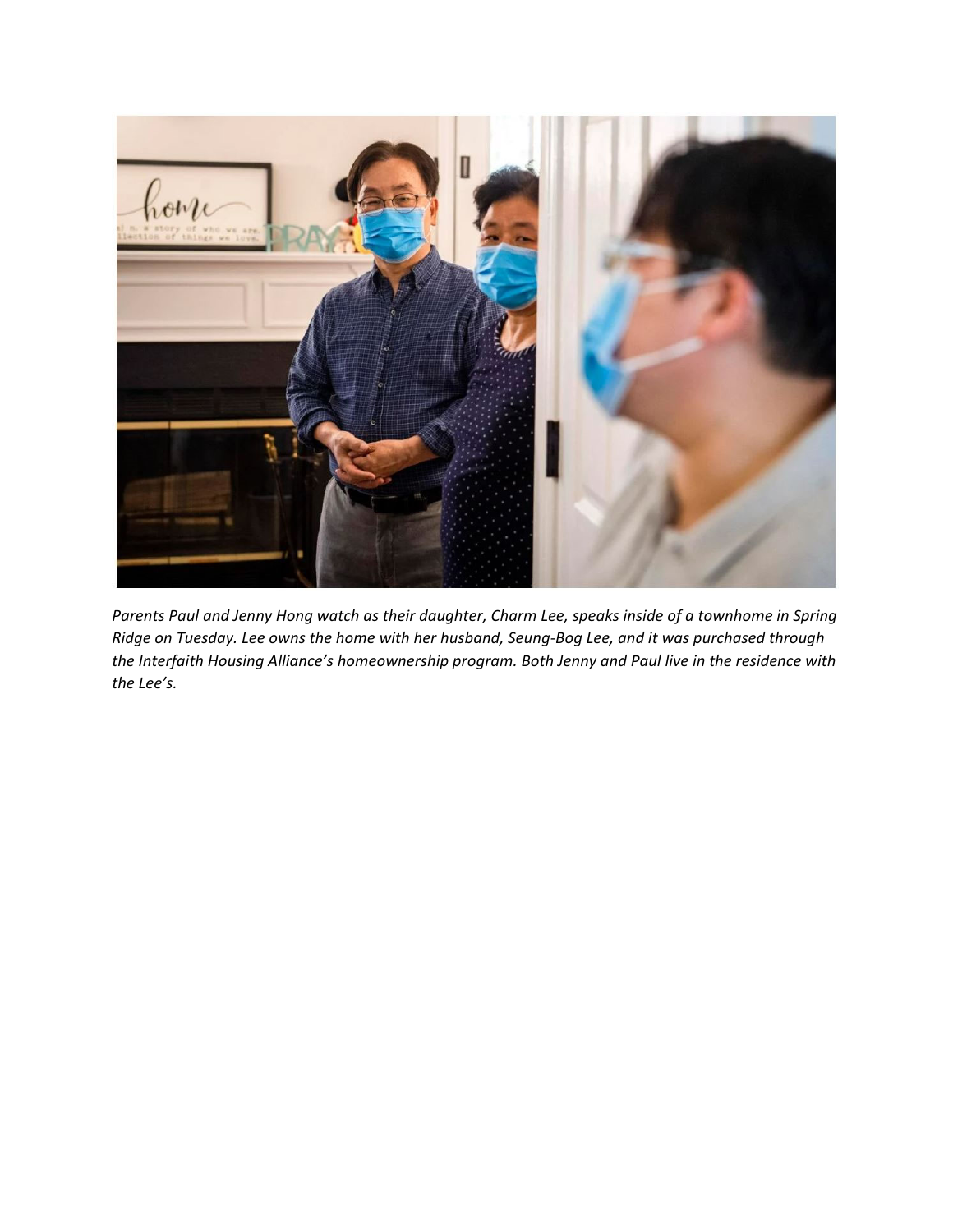

U.S. Rep. David Trone (D-Md.), left, watches as Charm Lee speaks inside of a townhome in Spring Ridge on Tuesday. Lee owns the home with her husband, Seung-Bog Lee, and it was purchased through the *Interfaith Housing Alliance's homeownership program.*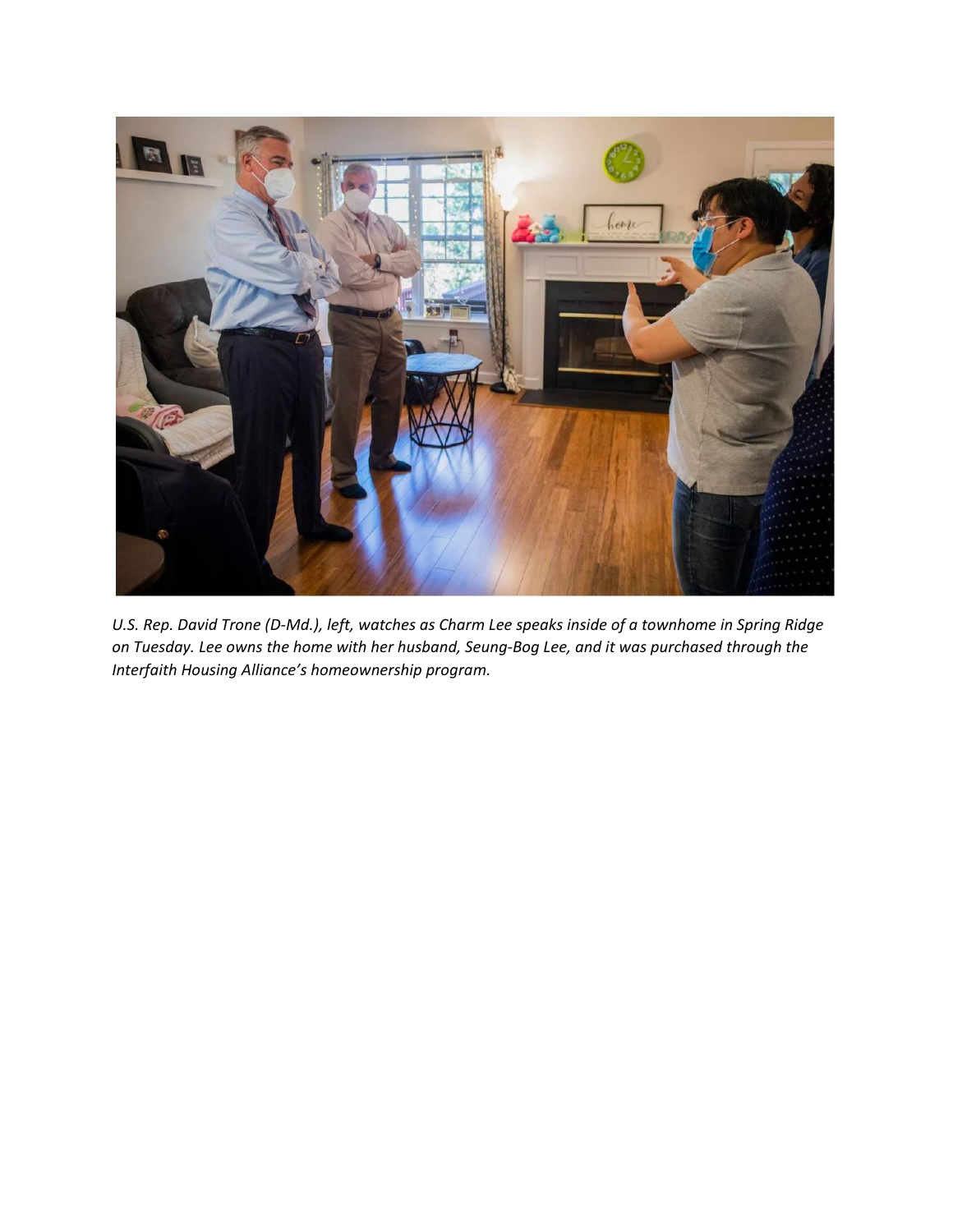

*The USDA Undersecretary for Rural Development Xochitl Torres Small speaks inside of a townhome in Spring Ridge on Tuesday. The home was purchased by homeowners Charm Lee and Seung‐Bog Lee through the Interfaith Housing Alliance's homeownership program.*